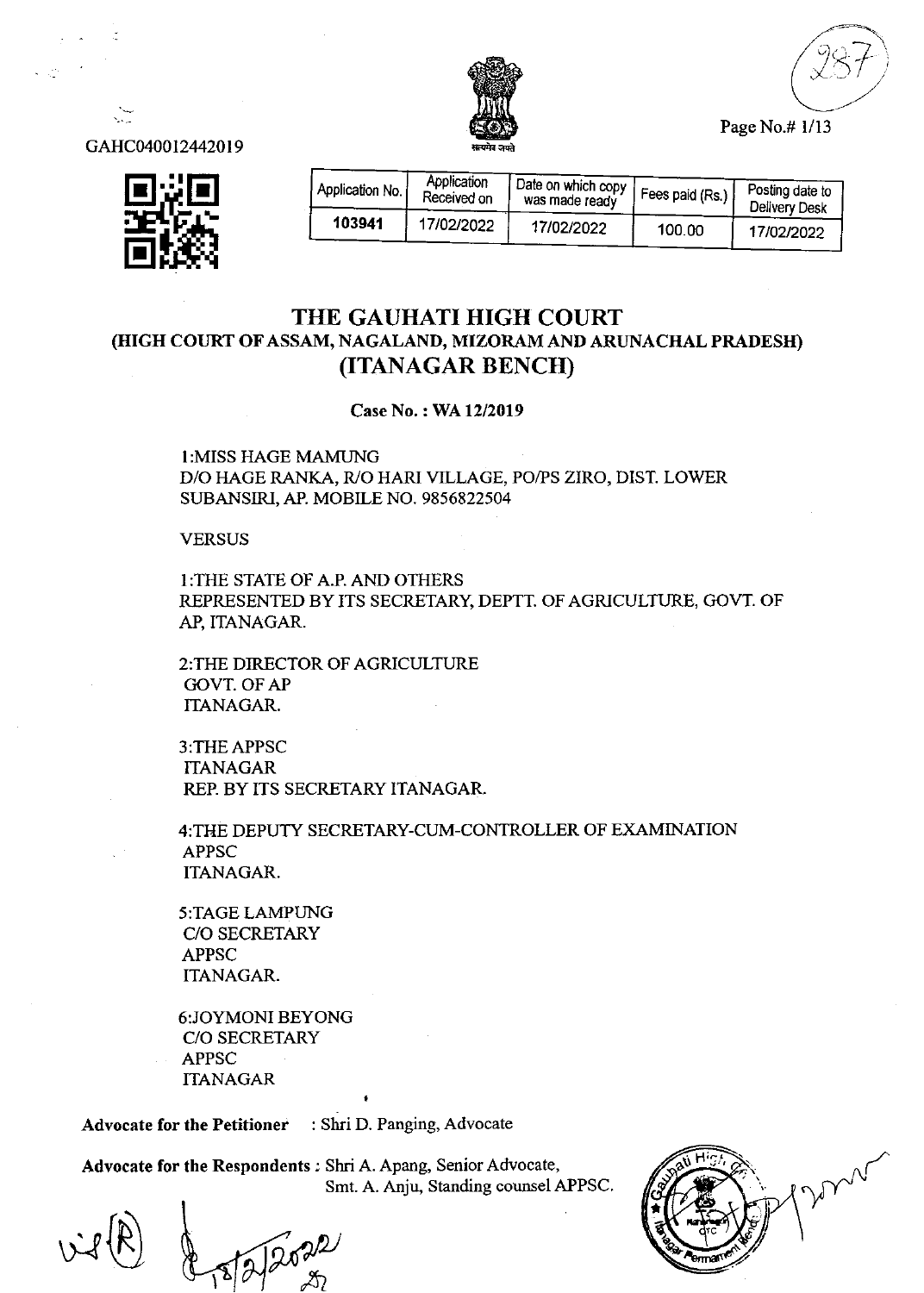t-  $\zeta^{\hat{\zeta}}$  $\sum_{i=1}^{\infty}$ 

Page No.# 2/13

Shri K. Tari, Adv. for respondent no. 5

# BEFORE HONBLE MR. JUSTICE KALYAN RAI SURANA HONBLE MR. JUSTICE ROBIN PHUKAN

Date of hearing  $\qquad$ : 11.11.2021 Date of Verdict (CAV): 10.02.2022.

## **VERDICT (CAV)**

#### (R Phukan, J)

1. In this Writ Appeal, the appellant has put to challenge the judgment and order dated  $05.10.2018$  by the learned Single Judge in W.P. (C) No. 62 (AP) of 2018, by which the said writ petition was dismissed as devoid of merit.

2. The factual background leading to filing of this writ appeal is adumbrated herein below:-

-On 21.09.2016, the Arunachal Pradesh Public Seruice Commission (APPSC'for short) had issued an advertisement for filing up of 22 (twenty two) posts of Agriculture Development Officer (for short, 'ADO). The petitioner, who was pursuing B.Sc. (Honors) (Agriculture) under the Central Agricultural University, Imphal had applied for and was successful in the written examination. She was called for the viva-voce test which was conducted on  $3<sup>rd</sup>$  & 4<sup>th</sup> of May, 2017 and 10<sup>th</sup> of October, 2017. Thereafter, the APPSC has published the result by short listing as many as 22 (twenty two) candidates. However, the petitioner was unsuccessful. Thereafter, the petitioner had filed one  $R\overrightarrow{AB}$  application on  $\overrightarrow{AB}$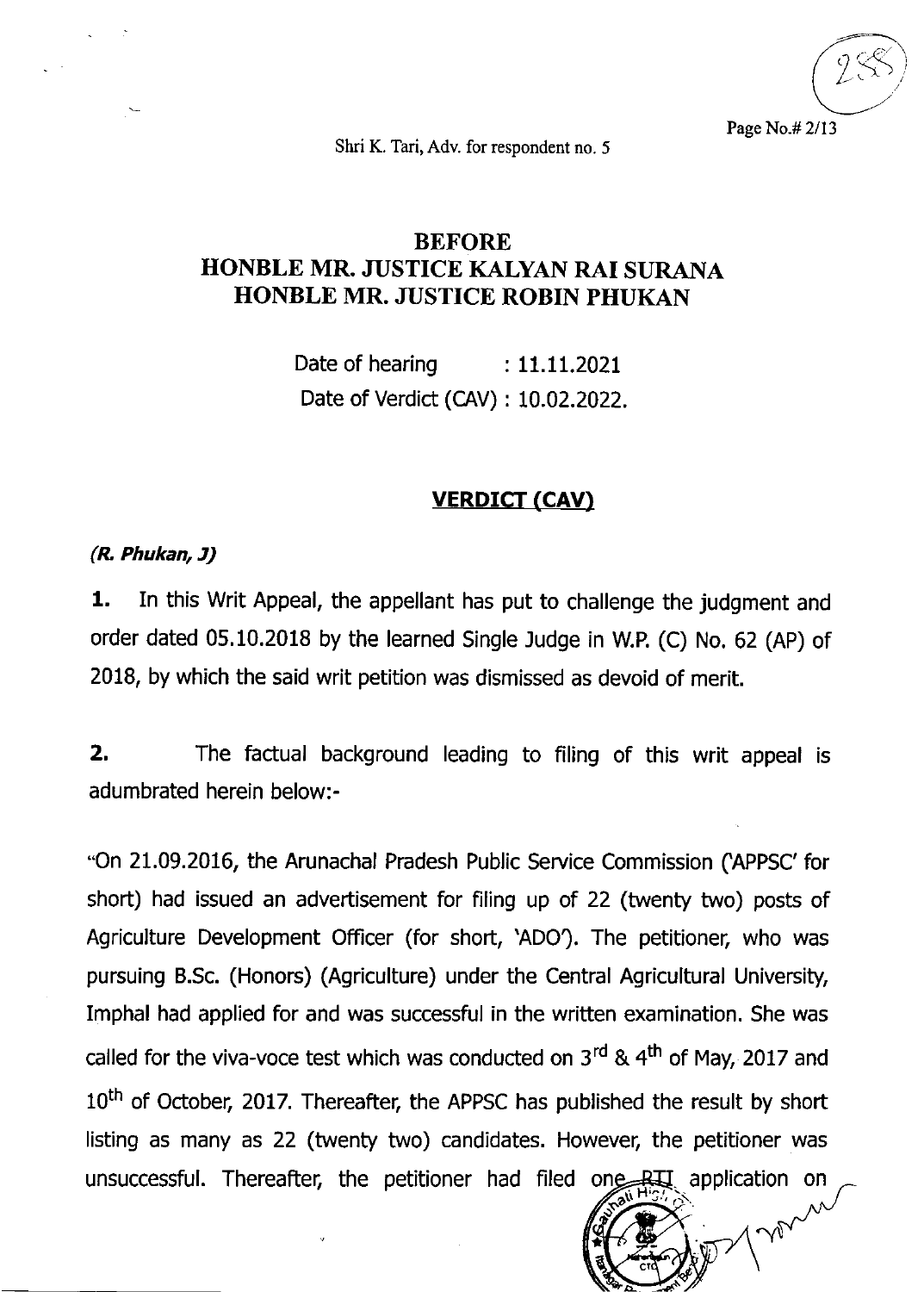#### Page No.# 3/13

 $\zeta$  $\bigcirc$ 

31.10.20t7, and the concerned authority had furnished her with the answer sheet and statement of marks. According to the petitioner, some anomalies and discrepancies were committed by the authorities in not awarding marks for the correct answers given by her in the written examination in respect of question Nos. 1(a) and 7(b) in the Agriculture Science Paper I, and also in connection with question Nos. 12 and 31 in the General Knowledge paper. It is the contention of the petitioner that had she been awarded marks for the correct answers given by her, then her aggregate marks would have been 280.45, and amongst the short listed candidates, she would have been placed in  $2<sup>nd</sup>$ position. But, she was given only 241.75 in the written examination and 26.7 marks in viva-voce test, and altogether she was awarded 268.45 marks for which her name did not figure in the select list of 22 candidates. She then submitted a representation dated 14.12.2017, before the respondent No. 3, thereby highlighting the anomalies and enclosing therewith the correct answers to substantiate her claim and made a request for evaluation of marks in (i) General Knowledge, and (ii) Agriculture Science Paper-I. In response, the Deputy Secretary, APPSC vide letter dated 08.02.2018, informed the petitioner that marks were awarded to candidates on the basis of answer keys provided and it was further stated that in the event of re-evaluation of her General Knowledge paper, then the answer script of all the candidates would also have to be re-evaluated and therefore, because of the mistake in answer key provided by the resource person, the authority had taken a decision to award marks against the question Nos. 12 and 31 to all the candidates on pro-rata basis by taking into account the marks obtained by each of the candidates out of 98 questions excluding the question nos. 12 & 31 and it was informed that after such exercise, with corresponding increase in the marks of all the candidates, their respective rank/merit remained the same and as such the petitioner's name finds no mention in the short listed candidates. But, the i. H

t

 $\mathcal{C}$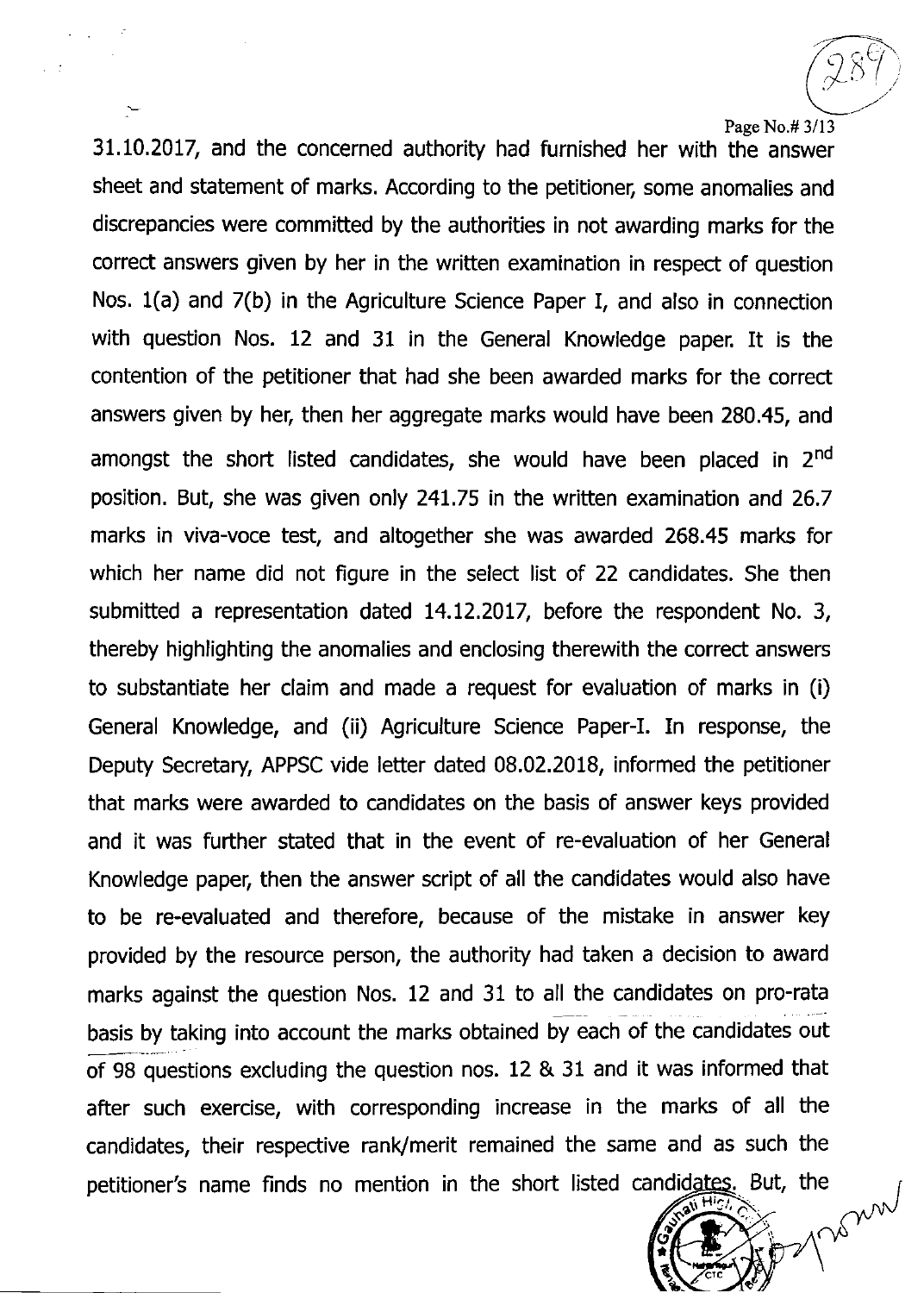$\mathcal{C}$ 

Page No.# 4/13

respondent authorities remained silent in respect of Agriculture Science Paper No. I, which reflect their mala-fide intention in not awarding marks in question No. 1(a) and 7(b). "

3. Being aggrieved, the petitioner had approached this Court by filing <sup>a</sup> writ petition, which was registered as W.P. (C) No. 62 (AP)/2018. Upon hearing the learned Advocates of both the sides and upon considering the pleadings of the parties and the documents placed on record, the learned Single Judge was pleased to dismiss the said petition vide judgment and order dated 05.10.2018.

**4.** Highly aggrieved by the aforesaid judgment and order, the appellant has preferred this Writ Appeal, amongst others, by projecting that the materials available on record were not appreciated in its proper perspective; and that in view of the admission made by the respondent Nos. 3 and 4 in their affidavit-inopposition that the answer key to question Nos. 12 and 31 of the General Knowledge paper were wrong and therefore, the finding in the impugned judgment that the appellant had failed to demonstrate the answer key to be wrong which no reasonable person can regard as correct was not sustainable; and that no reason was assigned as to why the ratio laid down in *Kanpur* University, through Wce Chancellor and Ors. v. Samir Gupta and Ors., reported in (1983) 4 SCC 309 was not applicable in the case in hand and that it was not appreciated that answer key given by the official respondent is palpably wrong which is beyond the realm of doubt and therefore, it would be unfair to penalize the appellant being one of the candidates appeared for the selection to the post of ADO for not giving an answer which accords with the answer key i.e. with an answer which is demonstrated to be wrong even though her answer is correct; and that the learned Single Judge had erred in law and facts while passing the impugned order inasmuch as whether a candidate who has answered the

man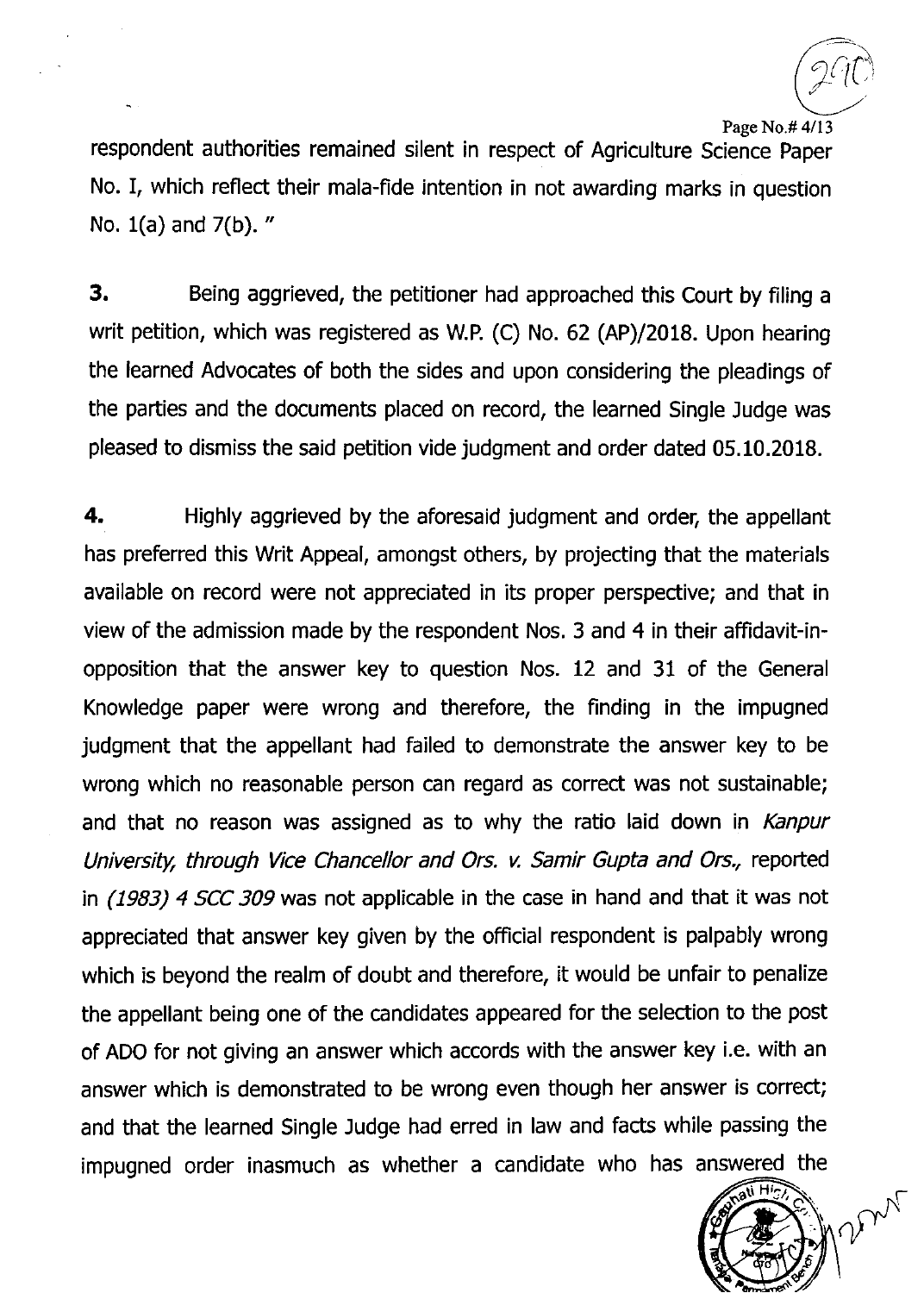#### Page No.# 3/13

u Hra

man

 $C_{\ell}/$ 

question in controversy correctly be penalize or whether the right to get legitimate marks for the correct answer given by him be taken away if the answer, even through is correct, but it does not accord with the answer supplied by the paper setter. Therefore, it has been contended that this writ appeal be allowed by setting aside the impugned judgment and order dated 05.10,2018.

5. We have heard Mr. D. Panging, the learned counsel for the appellant and also heard Mr. A. Apang, the learned senior counsel, assisted by Ms. A. Anju, learned standing counsel for the APPSC as well as Mr. K. Tari, the learned counsel for private respondent No. 5.

6. The learned counsel for the appellant has submitted that answer key relating to question nos. 12 and 31 in the General Knowledge paper were admittedly wrong and that in their affidavit-in-opposition, the APPSC (respondent no.3) had admitted the same. It was further submitted that the respondent no. 3 had provided marks to all the candidates on pro-rata basis for the said 2 (two) questions in respect of which the answer keys were wrong. In the said context, it was submitted that the learned Single Judge had failed to appreciate that awarding of pro-rata marks to all the candidates is illegal. It was also submitted that though the learned Single Judge had dealt with issue in para-7, and the finding that the wrong answer key for the said 2 (two) questions did not affect any one in particular as it was same for all the candidates was not sustainable. In support of his submissions, the learned counsel for the appellant has relied on a decision of Hon'ble Supreme Court in the case of Kanpur University (supra). It was further submitted that the impugned judgment suffers from infirmity and/or illegality and therefore, it is contended that the same be interfered with. The learned counsel for the petitioner further submits that the petitioner had obtained the result sheets and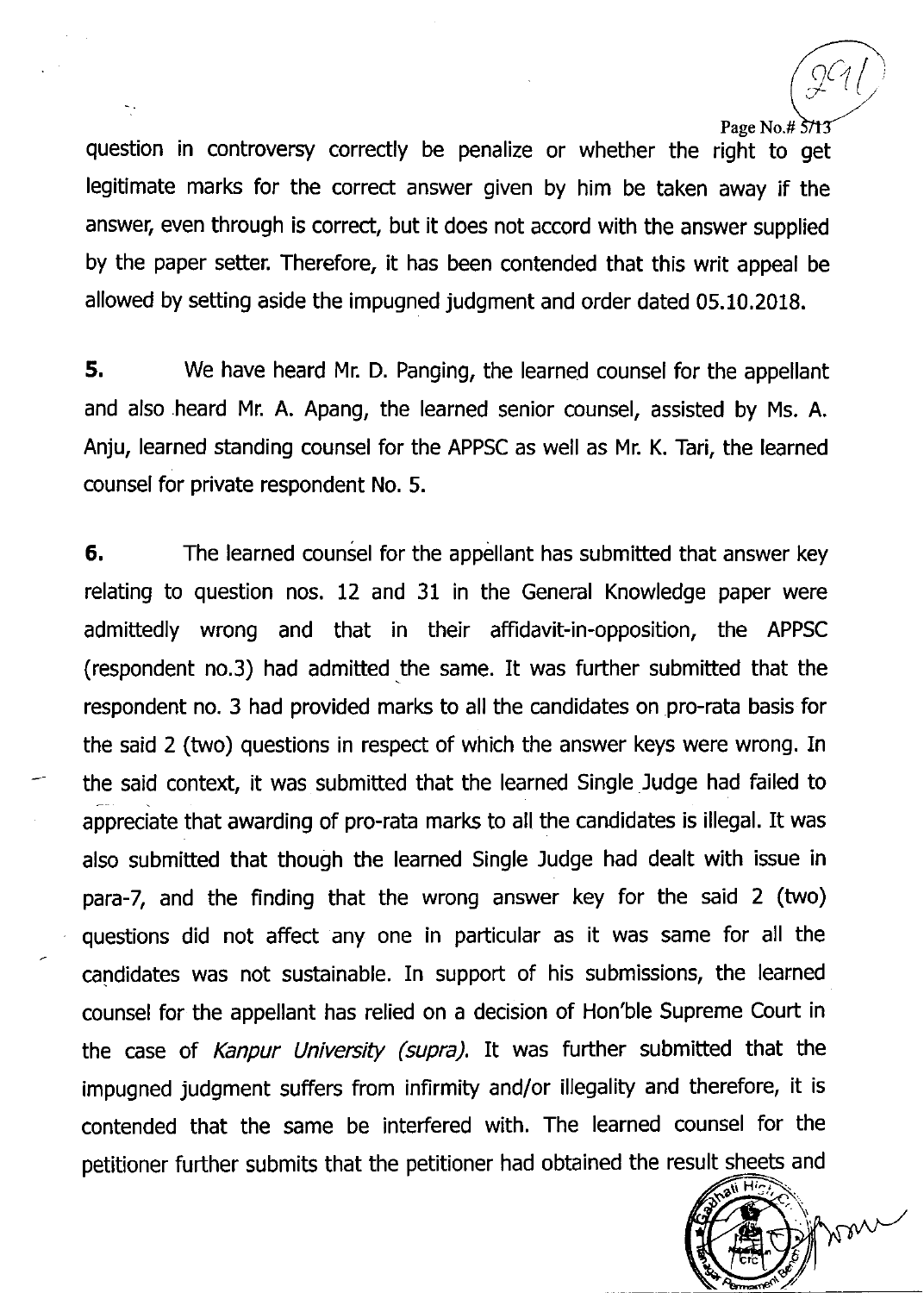Page No.# $6/$ 3

 $\widehat{C_1D_1}$ 

 $\overline{Q}$ 

the answer script by filing RTI application and having found correct answers marked wrong in her answer script, the petitioner had filed one representation before the respondent No.3 and in response to the same, the respondent No. 3 had informed her by a letter that pro-rata mark was given to all the candidates. It has been submitted that the question before this Court are (a) whether awarding pro-rata marks to all the candidates for the wrong answer key to 2 (two) questions i.e. question Nos. 12 and 31 by the respondent No. 3, when the process of selection is over and the result had been declare was the correct approach and in accordance with law, and (b) that if the approach of the respondent no. 3 was incorrect, whether this Court can order for re-evaluation of the answer script.

7, On the other hand the learned senior counsel appearing for the APPSC submits that for the wrong answer key pro-rata marks has been given to all the candidates and after giving pro-rata marks to all the candidates, the position of the petitioner remained in the same position in the list of short listed candidates and accordingly, it was submitted that re-evaluation of the answers was not permissible. It was submitted that the learned Single Judge had rightly decided the points which arose for consideration in the writ petition and the decision reguires no interference by this Court.

8. Opposing this appeal, the learned counsel for the respondent No. 5 has submitted in support of the impugned order that the respondent No. 5 had given correct answer to the question No. 31, which was apparent from the answer key, therefore, she should not suffer for the same and that if reevaluation is at all directed, the same should confined to only two candidates of the selection list.



 $\sum$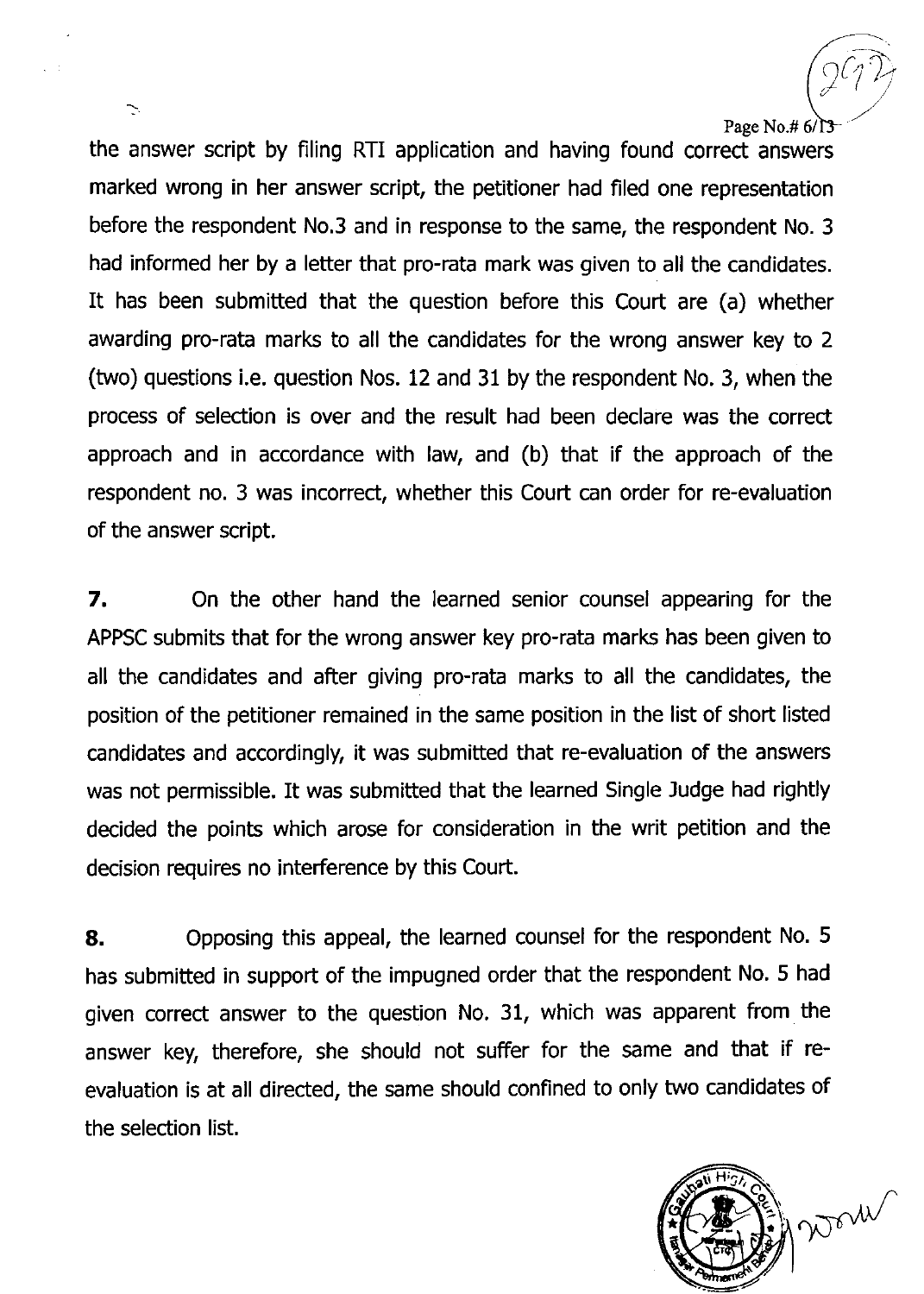$\hat{C}$ 

 $\frac{1}{2}$ j

Page No.  $\#$  $\mathcal{U}$ . Having heard the submission of the learned senior counsel/ counsel of both the sides, we have gone through the pleadings and documents of the parties and the case laws referred to at the Bar, as well as the judgment and order impugned herein.

**10.** For better appreciation of the dispute in question, we are tempted to reproduce below para-7 of the impugned judgment:-

> "It is the further ontention of the petitioner that the answer keys of question Nos. 12 and question No. 31 of the General Knowledge paper carried wrong answers, the APPSC, howevet; contended that in view of the wrong answer keys, they have decided to award marks to all the candidates pro-rat by taking into account the marks secured by each candidates out of 98 questions and excluding question Nos. 12 & 31. The merit/ranks after such process remain the same. Thus, the two wrong answer keys did not affed anyone in particular as it was the same for all the candidates."

11. While holding so, the learned Single Judge has discussed and relied upon the case of Kanpur University (supra), and proceeded to hold that the answer key should be assumed to be correct unless it is proved to be wrong and that it should not be held to be wrong by and inferential process of reasoning or by a process of rationalization. It must not be demonstrated to be wrong, so much so that no reasonable body of men, well versed in particular subject, would regard as correct. It was then held that  $-$  "... this decision in my onsidered opinion and with utmost respect cannot be applied to the instant case, in as much as observed earlier, the two questions with wrong answer keys have been omitted by the APPSC and thereafter, marks were to all the candidates on pro-rata basis."

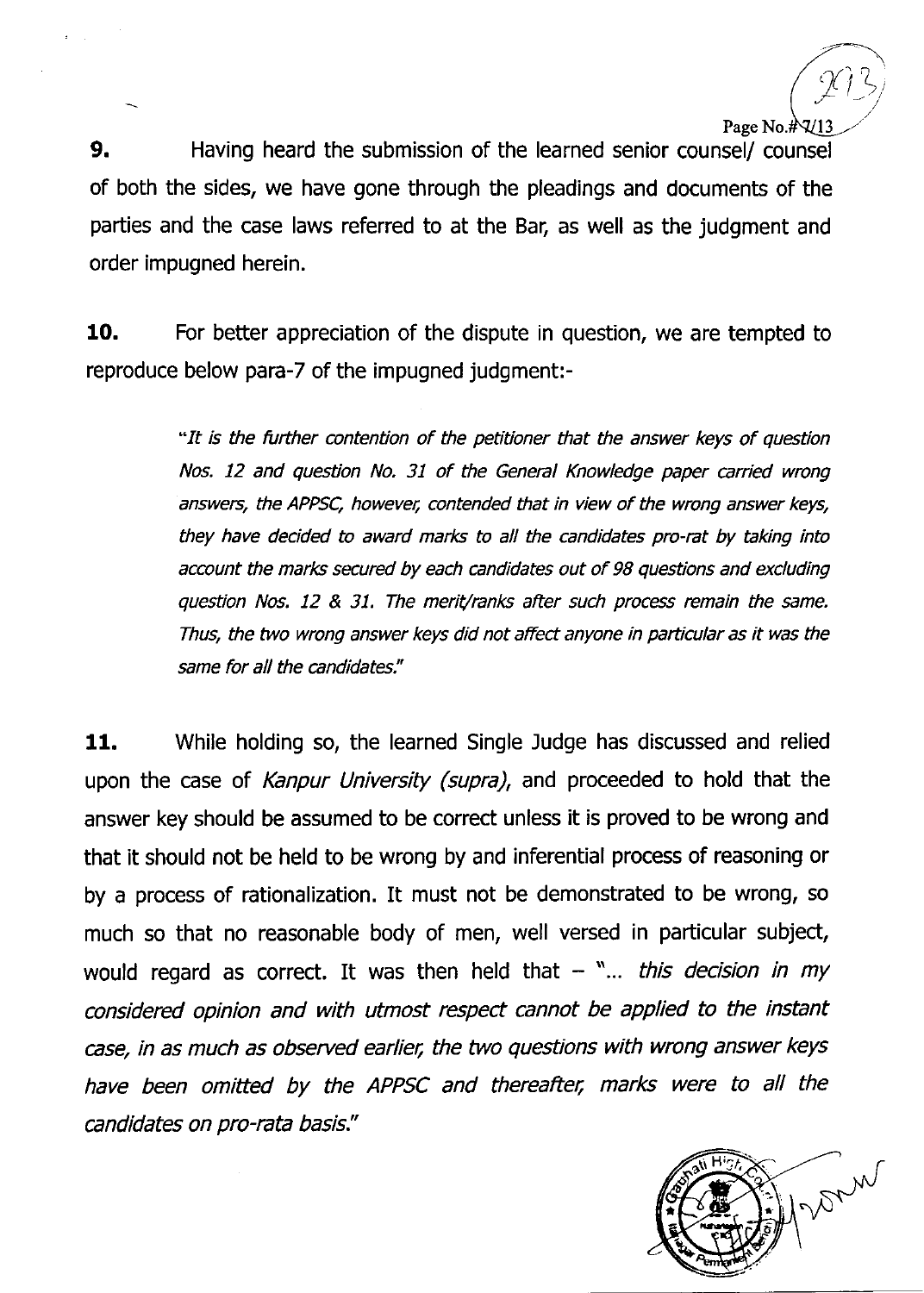$\bigl(\! \! \bigl/\! \bigr)$ 

**Chym** 

 $\frac{12.}{12}$  In order to appreciate the finding as indicated in the foregoing paragraph, we extract herein below para 16 and 17 of the case of Kanpur University (supra)-

> "16. Shri Kacker, who appears on behalf of the University, contended that no challenge should be allowed to be made to the corectness of a key answer unless, on the face of it, it is wrong. We agree that the key-answer should be assumed to be correct unless it is proved to be wrong and that it should not be held to be wrong by an inferential process of reasoning or by a process of rationalisation. It must be clearly demonstrated to be wrong, that is to say, it must be such as no reasonable body of men well-versed in the particular subject would regard as correct. The contention of the University is falsified in this case by a large number of acknowledged text-books, which are commonly read by students in U.P. Those text-books leave no room for doubt that the answer given by the students is correct and the key answer is incorrect.

> 17. Students who have passed their Intermediate Board Examination are eligible to appear for the entrance Test for admission to the Medical Colleges in U.P, Certain books are prescribed for the Intermediate Board Examination and such knowledge of the subjects as the students have is derived from what is contained in those text-books. Those text-books support the case of the students fully. If this were a case of doubt, we would have unquestionably preferred the key answer. But if the matter is beyond the realm of doubt, it would be unfair to penalise the students for not giving an answer which accords with the key answer, that is to say, with an answer which is demonstrated to be wrong."

**13.** In the present case in hand, the appellant had not only successfully demonstrated that the answer keys of the two questions, i.e. question nos. 12 and 31 of the General Knowledge paper was wrong, which is also admitted by the respondent no. 3 in its affidavit-in-opposition. In view of the clear admission of the respondent no. 3, we find no good reason as to why the ratio laid down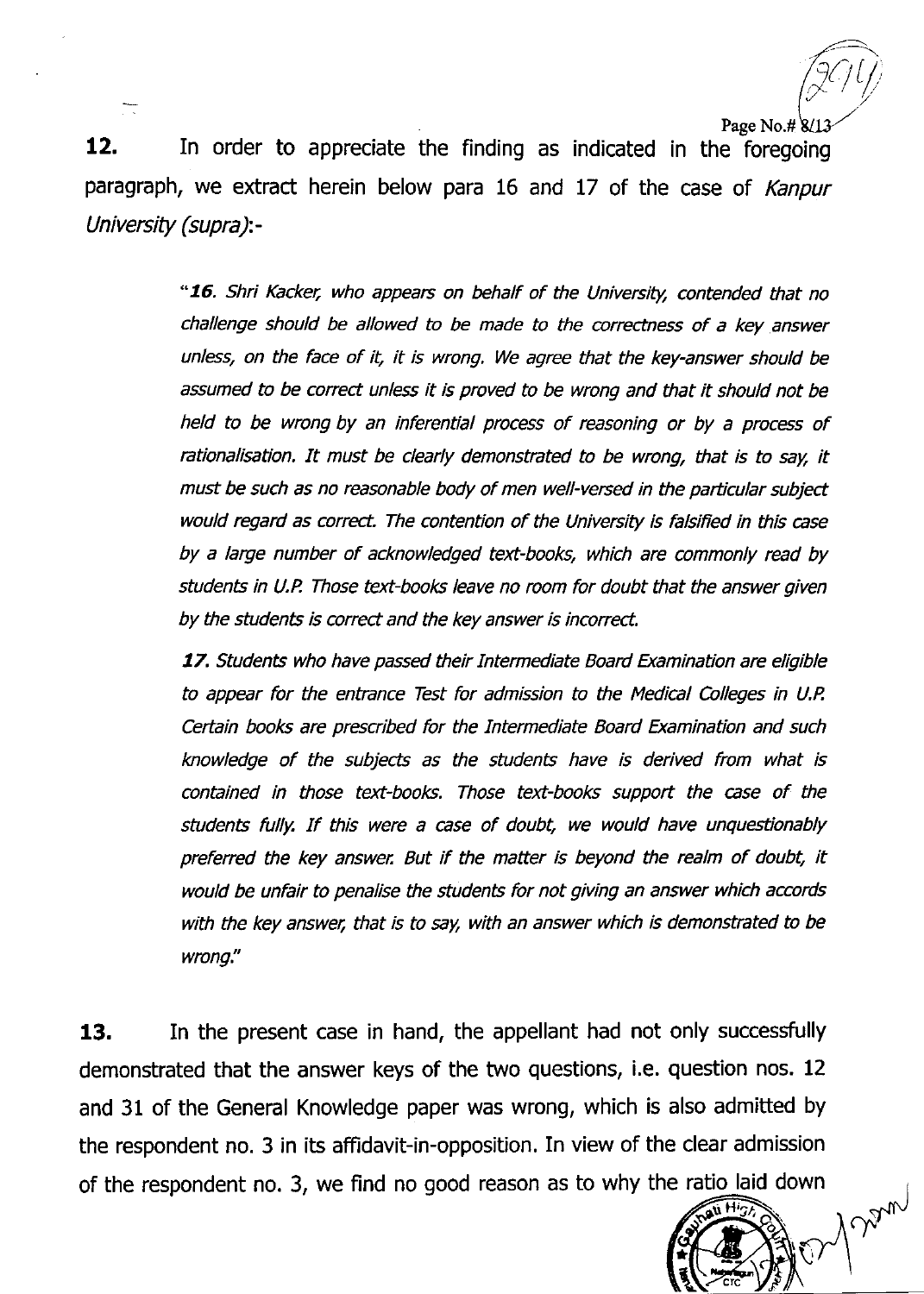by the Supreme Court of India in the case of Kanpur University (supra), would not be applicable in this case. What eschewed from consideration of the learned Single Judge is the admission made by the APPSC (respondent No.3) in its affidavit in opposition. In the conspectus of facts and circumstances discussed above, we are of the considered view that the ratio laid down in the case of Kanpur University (supra) is squarely applicable in this case.

**14.** We find substance in the submission made by the learned counsel for the appellant that marks awarded to all the candidates in pro rata basis was not the proper course adopted by the respondent no. 3 because in our considered opinion, the candidates who had given wrong answers could not have been awarded marks to which they would have not been otherwise entitled to.

15. In view of the wrong answer key of question nos. 12 and 31, the respondent no. 3 had awarded marks to all the candidates on pro-rata basis after taking into account the marks secured by each candidate by excluding question nos. 12 and 31 out of 100 questions. Therefore, only 98 questions were accounted for by allotting marks on pro-rata basis against the 98 questions and by this method the final score was prepared. The learned counsel for the petitioner is right in submitting that this ingenious method would never affect the scoring of the marks of any candidates, as marks would remain the same for all the candidates.

16. In support of his submissions, the learned counsel for the respondent No. 3 had relied on the ratio laid down in the case of Vikash Pratap Singh & Ors. Vs. State of Chhattisgarh & Ors., (2013) 14 SCC 494. In the said case, the Supreme Court of India had considered Clause-14 of the Examination Conduct  $\sqrt{\frac{36. \text{H/g}}{36. \text{H/g}}}$ 



 $\tilde{\times}^{\mathcal{U}}$ 

Page No. $#9/12$ 

 $\mathcal{L}$ .l

Ωf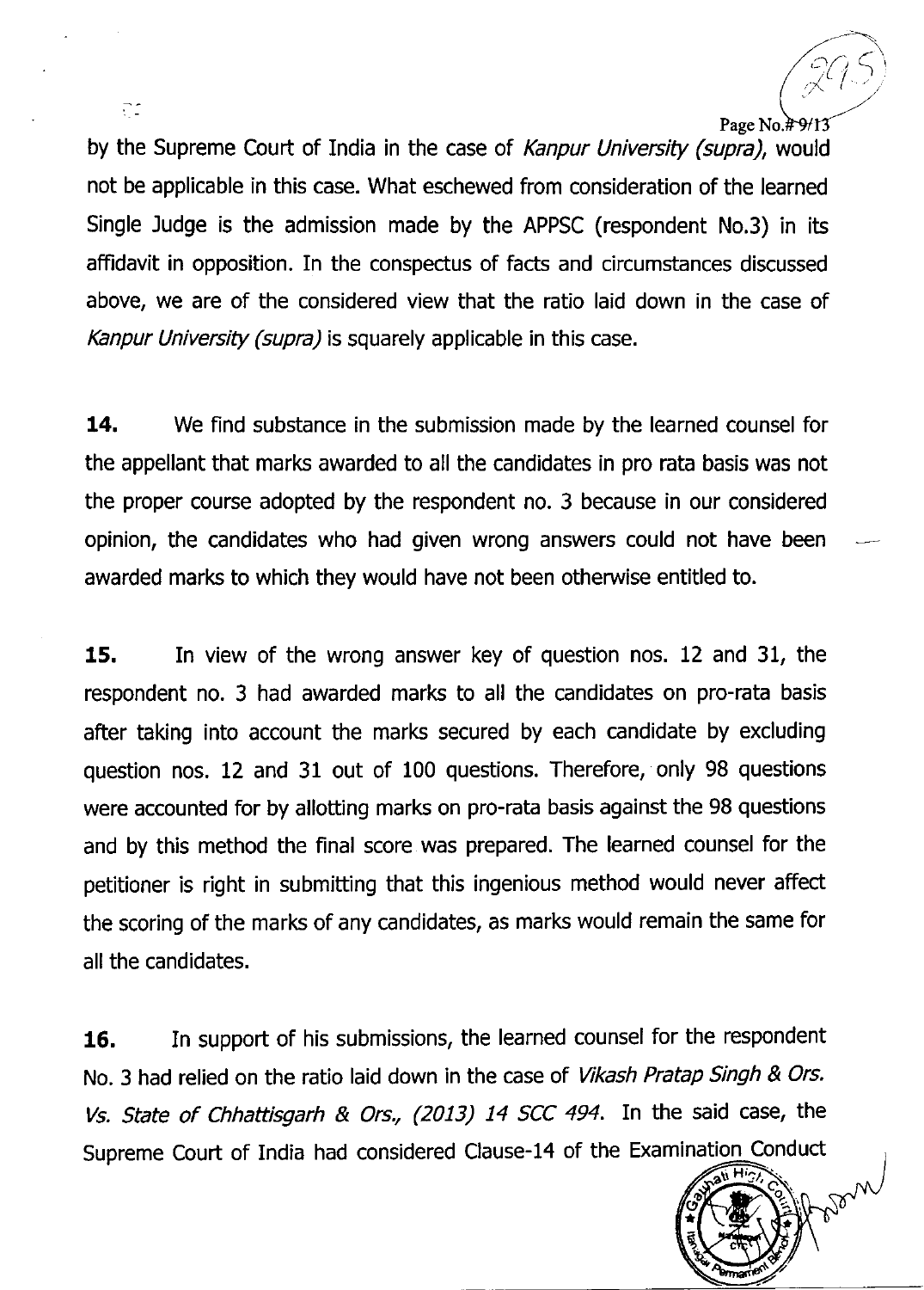Rules of the State of Chhattisgarh, which provides for the procedure in case of discrepancies in question only. It does not leave any room for inclusion of the exigency, such as error in answer/model-answer and therefore, it was held that the respondent Board had rightly re-evaluated only eight incorrect questions as per Clause 14. In the case in hand, admittedly the answer key to the question Nos. 12 and 31 were wrong and not the questions. Therefore, we are of the view that the ratio laid down in the cited case of *Vikash Pratap Singh (supra)*, would not come into aid of the respondent No. 3 in any manner.

17. It was urged by the learned senior counsel for the respondent No. 3 that there was no provision in the APPSC Examination Guidelines for reevaluation of the answer-scripts. It was submitted that in absence of any rules or regulations, the Commission cannot undeftake re-evaluation of the answer script, as any such venture will usurp the entire well settled procedure.

18. In light of the discussions above, the only question before this court is whether re-evaluation can be ordered by exercising power under Article 226 of the Constitution of India.

19. In this regard, the learned counsel for the appellant has submitted that re-evaluation can be ordered by this Court under Article 226 of the Constitution of India and in support of the said contention, reliance is placed on the two following cases, viz., (i) Manish Ujwal & Ors. Vs. Maharishi Dayanand Saraswati University, (2005) 13 SCC 744, and (ii) High Court of Tripura (Through Registrar General) Vs. Tirtha Sarathi Mukharjee & Ors., (2019) 16 SCC 663.



 $\cancel{2}$ Ub

Page No.# 10713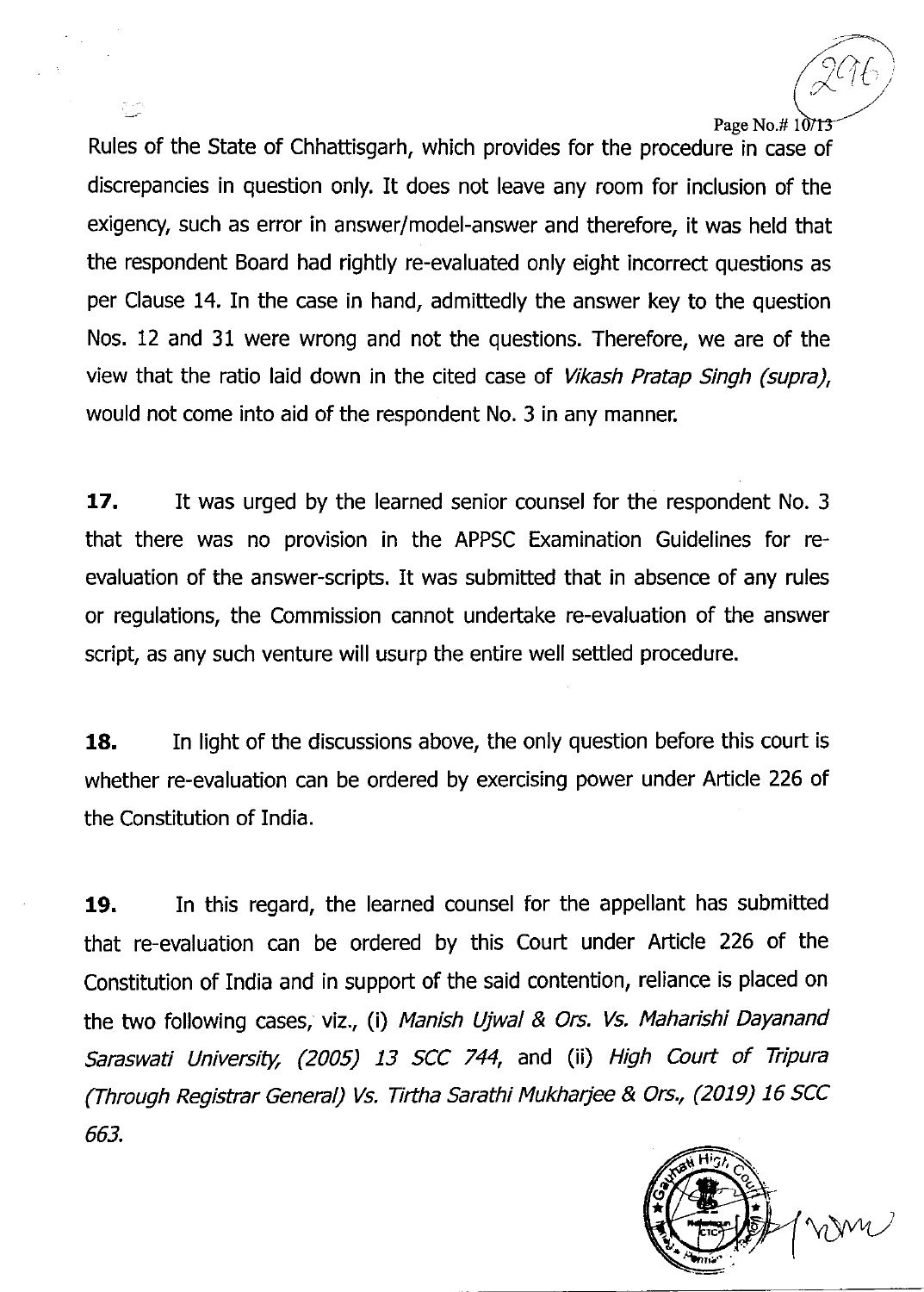$\widehat{\varsigma}$  $\sum_{i=1}^{n}$  $\widehat{(\overline{z})}$ Page No.# 1<sub>M</sub>

20. In the case of Manish Ujwal (supra), while issuing directing for reevaluation of all the questions by feeding correct answers, the Supreme Court of India had observed as under:-

> \*Though we are of the view that the appellants in particular and student community in general, whether one have approached the court or not, should not suffer on account of demonstrably incorrect key answers...:

21. In the case of High Court of Tripura (supra), after discussing its previous judgment on the subject, the Supreme Court of India had held in para 20 and 21 as under: $-$ 

> \*20. The question however arises whether even if there is no legal right to demand revaluation as of right could there arise circumstances which leaves the Court in any doubt at all. A grave injustice may be occasioned to a writ applicant in certain circumstances. The case may arise where even though there is no provision for revaluation it turns out that despite giving the correct answer no marks are awarded. No doubt this must be confined to a case where there is no dispute about the correctness of the answer, Further, if there is any doubt, the doubt should be resolved in favour of the examining body rather than in favour of the candidate. The wide power under Article 226 may continue to be available even though there is no provision for revaluation in a situation where a candidate despite having giving correct answer and about which there cannot be even slightest manner of doubt, he is treated as

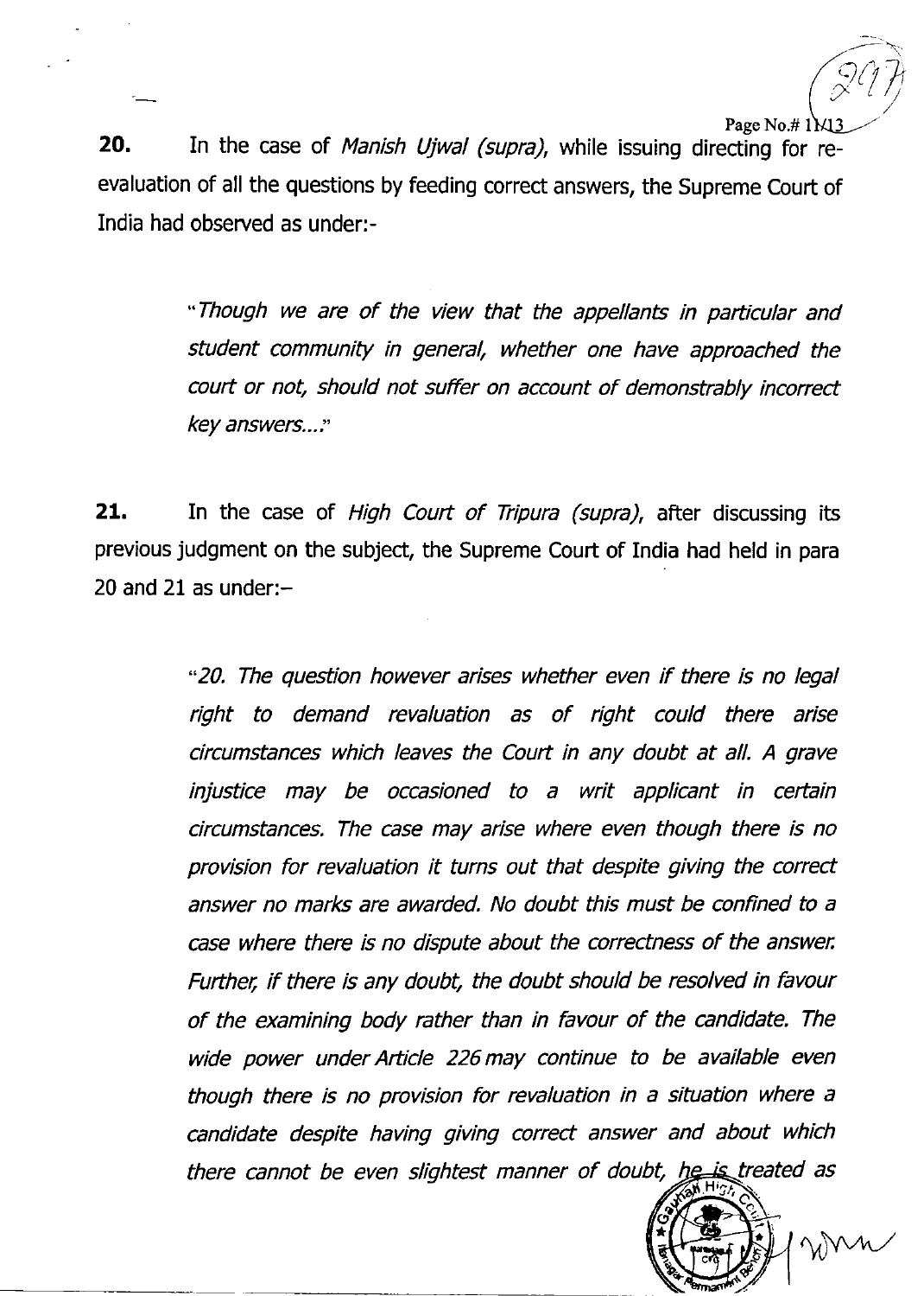l / )

Page No.# $12$ /13

having given the wrong answer and conseguently the candidate is found disentitled to any marks.

21. Should the second circumstance be demonstrated to be present before the writ court, can the writ court become helpless despite the vast reseruoir of power which it possesses? It is one thing to say that the absence of provision for revaluation will not enable the candidate to claim the right of evaluation as a matter of right and another to say that in no circumstances whatsoever where there is no provision for revaluation will the writ court exercise its undoubted constitutional powers? We reiterate that the situation can only be rare and exceptional."

22. Here in this case, after hearing the learned counsel for the parties, and also considering the documents placed on the record, we have no doubt in our mind as to the correctness of the answers given by the appellant in respect of the two questions referred to herein before. The respondent No. 3 - APPSC, also admitted in no uncertain terms admitted such position that the answer key of two questions was wrong. There is no room for doubt about it. Therefore, having not disputed the correctness of the answers given by the appellant for two herein before referred questions, we are unable to countenance the act of the respondent No. 3 to deny the appellant the benefit of award of marks to which the appellant is found entitled to. This action of the respondent No. 3, in our considered opinion, would amount to penalizing the appellant for giving correct answers.

23. Thus, having tested the impugned judgment and order dated